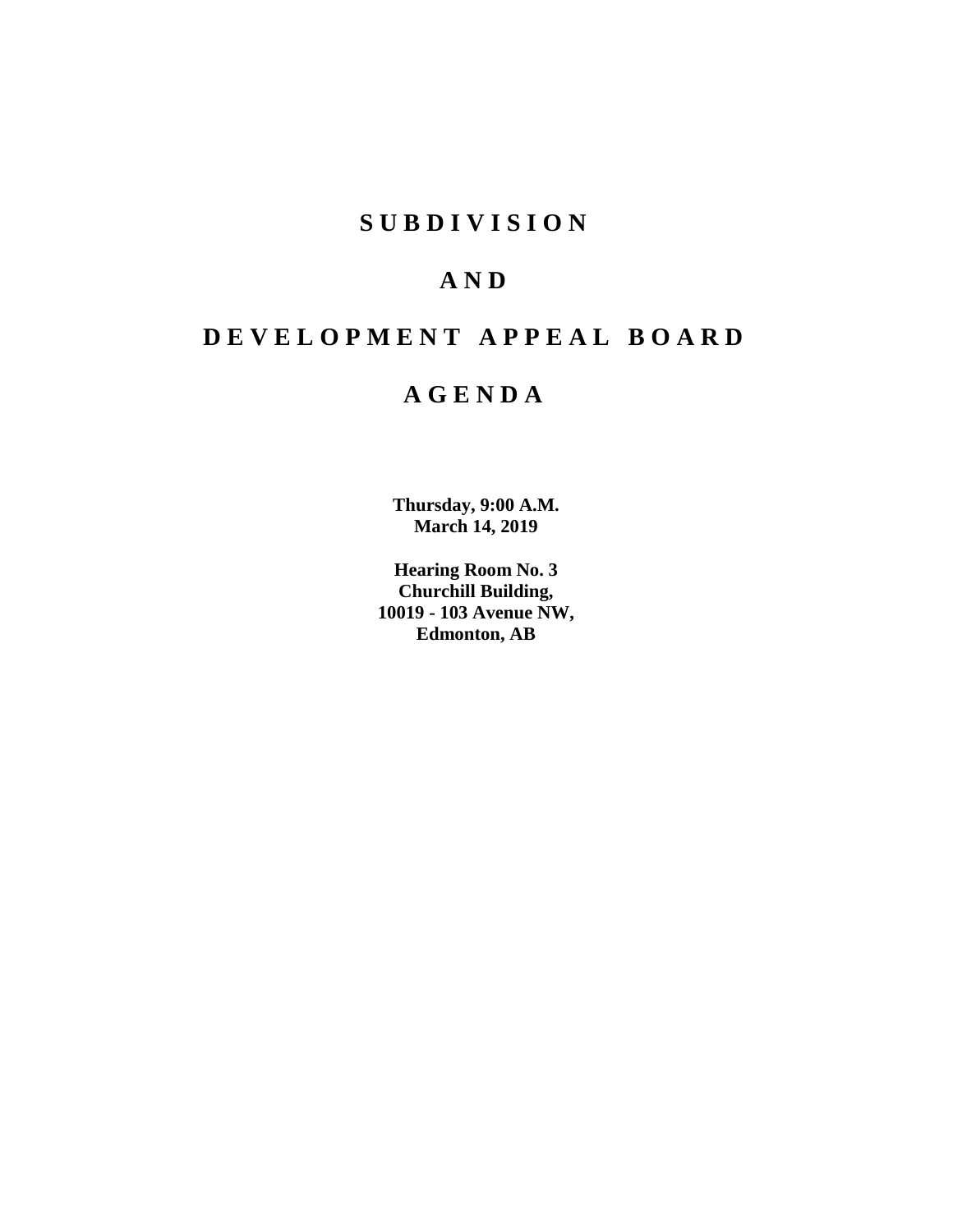## **SUBDIVISION AND DEVELOPMENT APPEAL BOARD HEARING ROOM NO. 3**

|  | To change the Use from a Single Detached<br>House to a Lodging House with 6 Sleeping<br>Units |
|--|-----------------------------------------------------------------------------------------------|
|  | 11520 - 78 Avenue NW<br>Project No.: 292046627-001                                            |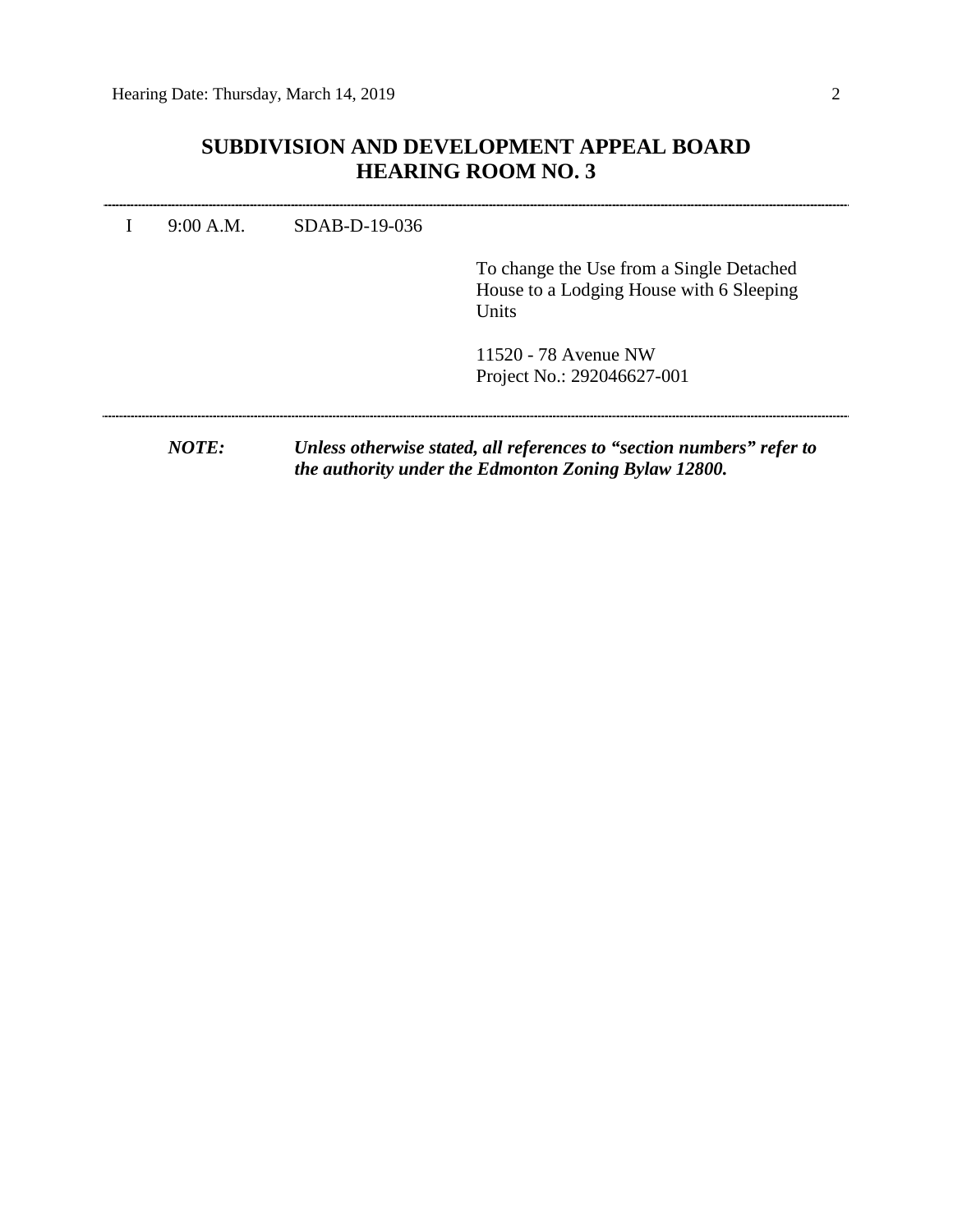| <b>ITEM I: 9:00 A.M.</b> |                                                        | FILE: SDAB-D-19-036                                                                               |  |  |
|--------------------------|--------------------------------------------------------|---------------------------------------------------------------------------------------------------|--|--|
|                          | AN APPEAL FROM THE DECISION OF THE DEVELOPMENT OFFICER |                                                                                                   |  |  |
|                          | <b>APPELLANT:</b>                                      |                                                                                                   |  |  |
|                          | <b>APPLICATION NO.:</b>                                | 292046627-001                                                                                     |  |  |
|                          | <b>APPLICATION TO:</b>                                 | Change the Use from a Single Detached<br>House to a Lodging House with 6<br><b>Sleeping Units</b> |  |  |
|                          | <b>DECISION OF THE</b><br>DEVELOPMENT AUTHORITY:       | Refused                                                                                           |  |  |
|                          | <b>DECISION DATE:</b>                                  | February 5, 2019                                                                                  |  |  |
|                          | <b>DATE OF APPEAL:</b>                                 | February 12, 2019                                                                                 |  |  |
|                          | MUNICIPAL DESCRIPTION<br>OF SUBJECT PROPERTY:          | 11520 - 78 Avenue NW                                                                              |  |  |
|                          | <b>LEGAL DESCRIPTION:</b>                              | Plan 2831HW Blk 2 Lot 5                                                                           |  |  |
|                          | ZONE:                                                  | (RF1) Single Detached Residential Zone                                                            |  |  |
|                          | <b>OVERLAY:</b>                                        | Mature Neighbourhood Overlay                                                                      |  |  |
|                          | <b>STATUTORY PLAN:</b>                                 | McKernan / Belgravia Station Area<br>Redevelopment Plan                                           |  |  |
|                          |                                                        |                                                                                                   |  |  |

### *Grounds for Appeal*

The Appellant provided the following reasons for appealing the decision of the Development Authority:

We would like to address the Development Officer's reasons for denial stated on the refusal notice:

1) Lodging House is a Discretionary use in the RF1 Zone:

While speaking to the Development Officer who refused my application, it was indicated to me that my application was primarily refused due to the number of persons in the neighbourhood who are opposed to a lodging house. Looking at public rental listing websites and/or take a walk around the neighbourhood, you can find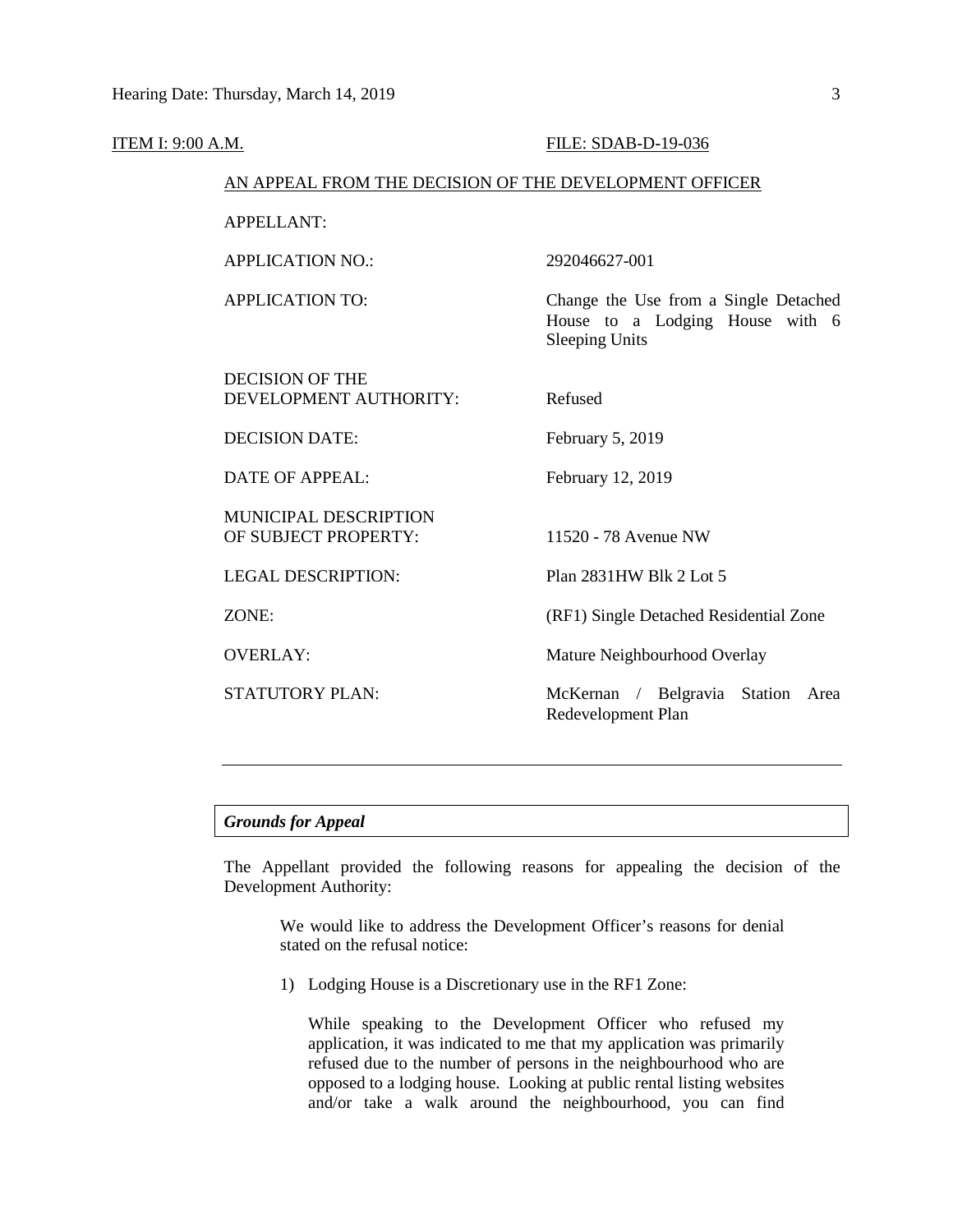numerous student housing providers in the McKernan/Belgravia neighbourhoods. The students at the U of A need housing and this neighbourhood is geographically one of the most optimal locations to live, being so close to campus. Student housing is an integral part of the neighbourhood and is one of the primary reasons we chose to buy a home in McKernan, to be close to the University.

The preconceived notions surrounding student housing (grounds keeping and noise) have been specifically analyzed and the management of such issues are addressed through our lease agreement and the types of individuals we allow in our home. We comply with all bylaws regarding snow removal from sidewalks and have added a clause in our lease agreements that ensure that these individuals are aware that undue noise is grounds for termination of lease. We've had plenty of conversation with our neighbours to our west side to ensure that if there were any issues that arose from the occupancy of our home, that he could freely contact us, and we would address immediately. Since purchasing this home in May 2018, we have yet to hear of any noise or grounds keeping complaints and/or had any municipal bylaw infractions.

I, Teresa Nguyen, am a condo manager currently simultaneously managing over 400 individual residential units with experience in commercially managing large condos with complex and sensitive issues. My professional background is in risk management. My husband is a Chartered Accountant working as a manager at a large corporation. We also own and manage other rental properties in the city. Our professional and personal experience enables us to effectively ensure that our tenants comply with all municipal regulations and ensure that our property is well kept. Living only about 10 minutes away, we are very active in the management of the property including addressing any issues that arise.

We have every intention to continue the ownership of this property for the foreseeable future. This would include additional monetary investments in the upkeep and maintenance of this property to ensure the property esthetically fits into the neighbourhoood so that anyone passing by would not be able to tell that a group of students reside at this house.

2) The increased parking demand and traffic generation from the proposed development is out of scale with surrounding developments:

One of the stipulations and decisions that we have made was to limit the residents in our home that own vehicles. Through various interviews with prospective residents, it was a recurring theme that most of these individuals do not own vehicles given the proximity to public transportation and their demographic (i.e. younger university students who do not prioritize ownership of vehicles). While there are 4 parking spaces in the back of the property including the garage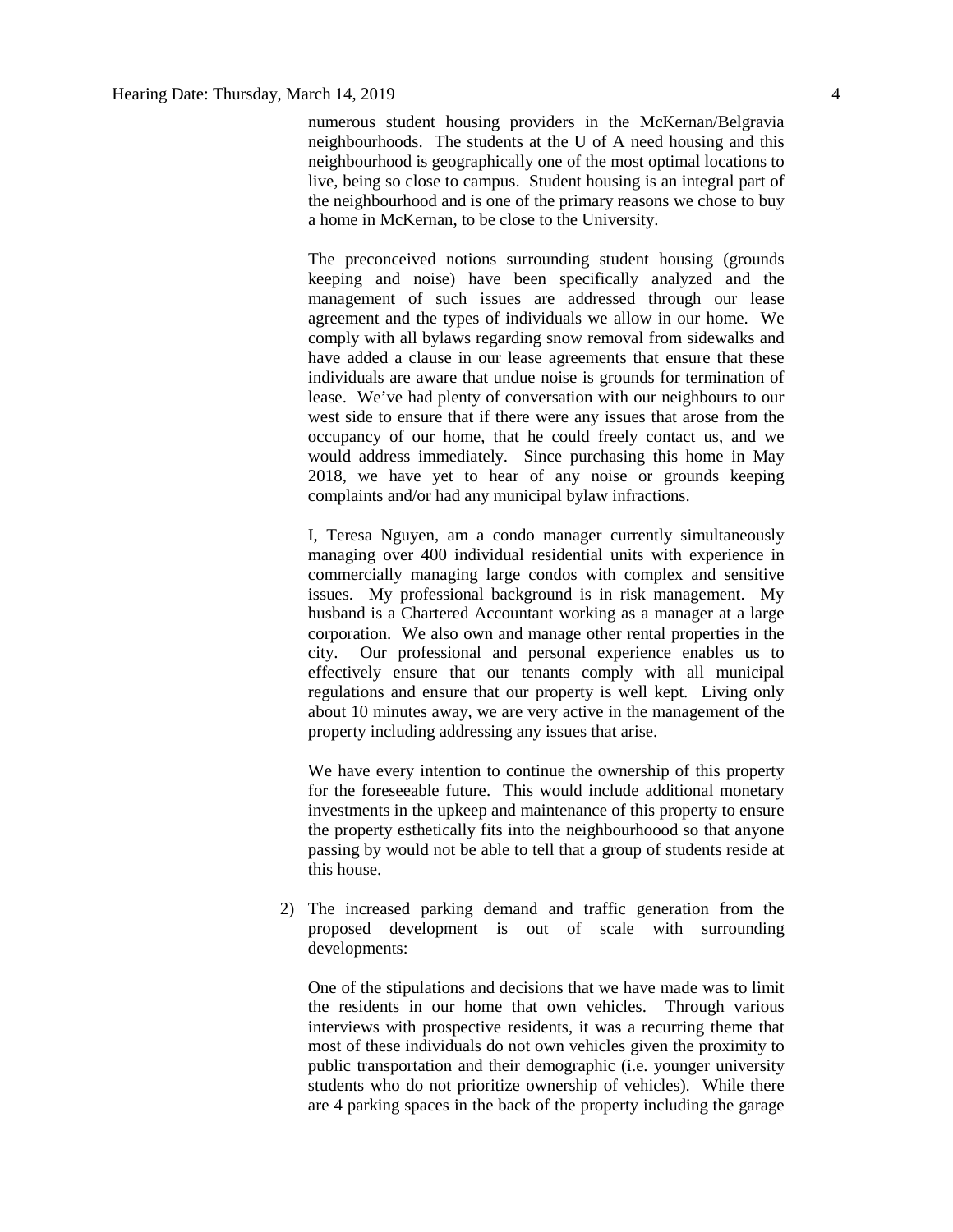space, we were told that there only needed to be 3 parking spaces available for the 6 individuals residing at the house. There are 2 residents that have city permits for parking on the street. This matches the maximum allowable per household in this restricted parking neighbourhood. Given the opportunity, we would continue this pattern of limiting the number of individuals that own vehicles that reside in our home, ensuring we comply with bylaws.

3) The site as 0 loading spaces, instead of 1:

There are no commercial services provided at this location other than using this home as a rental house. All distribution system servicing such as plumbing, heating and electrical are all done by typical residential contractors (i.e. When calling these contractors' dispatch, they would redirect us to their residential and not commercial servicing department, just like any other single-family home). There would be no commercial vehicles requiring a loading space to service our location. Our house is not meant to serve those who might require special services such as medical care or security services. No specialty laundering facilities, no commercial kitchens. It is very much still a single-family home with finished basement. No different than a household with 6 family members living under one roof. If you refer to the Appendix to this letter, you can see that 2 full sized trucks can easily fit on the driveway including that of a servicing contractor.

While physically it would be possible to put a loading space in place, this would dramatically alter the esthetics of the back side of the house. A nice masonry retaining wall and mature tree currently lines up with the neighbours' back yards – a lot of landscaping has been done to ensure that the property remains nice to look at. Particularly since the commercial space would never be used by a commercial vehicle for servicing the property, would be not only a waste of money but would negatively impact the façade of the property.

We would greatly appreciate the opportunity to speak at a hearing to voice our commitment to the neighbourhood and address any additional concerns that our fellow neighbours might have.

#### *General Matters*

### **Appeal Information:**

The *Municipal Government Act*, RSA 2000, c M-26 states the following:

#### **Grounds for Appeal**

**685(1)** If a development authority

(a) fails or refuses to issue a development permit to a person,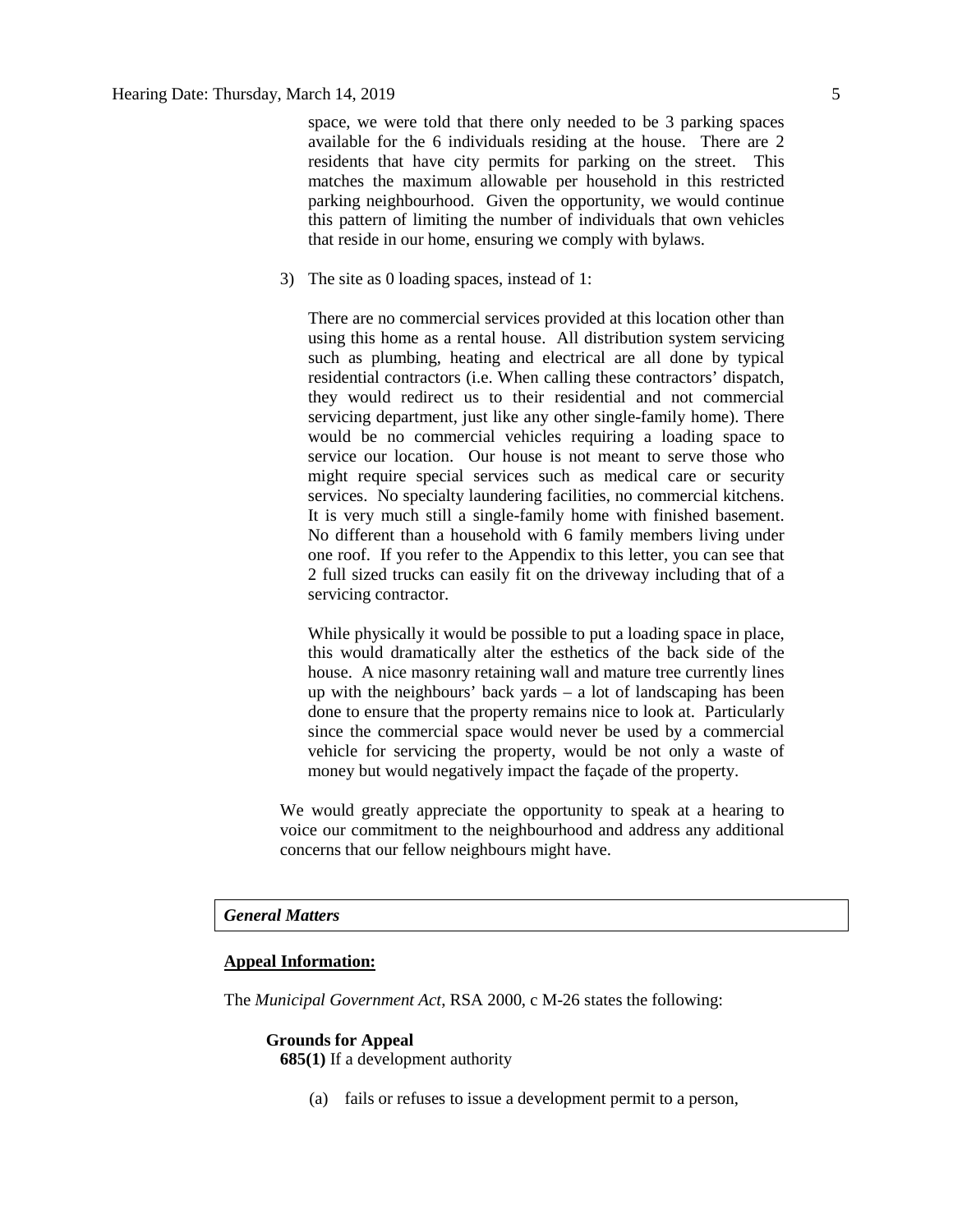- (b) issues a development permit subject to conditions, or
- (c) issues an order under section 645,

the person applying for the permit or affected by the order under section 645 may appeal to the subdivision and development appeal board.

#### **Appeals**

**686(1)** A development appeal to a subdivision and development appeal board is commenced by filing a notice of the appeal, containing reasons, with the board,

- (a) in the case of an appeal made by a person referred to in section 685(1)
	- (i) with respect to an application for a development permit,
		- (A) within 21 days after the date on which the written decision is given under section 642, […]

#### **Hearing and Decision**

**687(3)** In determining an appeal, the subdivision and development appeal board

…

- (a.1) must comply with the land use policies;
- (a.2) subject to section 638, must comply with any applicable statutory plans;
- (a.3) subject to clauses (a.4) and (d), must comply with any land use bylaw in effect;
- (a.4) must comply with the applicable requirements of the regulations under the Gaming, Liquor and Cannabis Act respecting the location of premises described in a cannabis licence and distances between those premises and other premises;

…

- (c) may confirm, revoke or vary the order, decision or development permit or any condition attached to any of them or make or substitute an order, decision or permit of its own;
- (d) may make an order or decision or issue or confirm the issue of a development permit even though the proposed development does not comply with the land use bylaw if, in its opinion,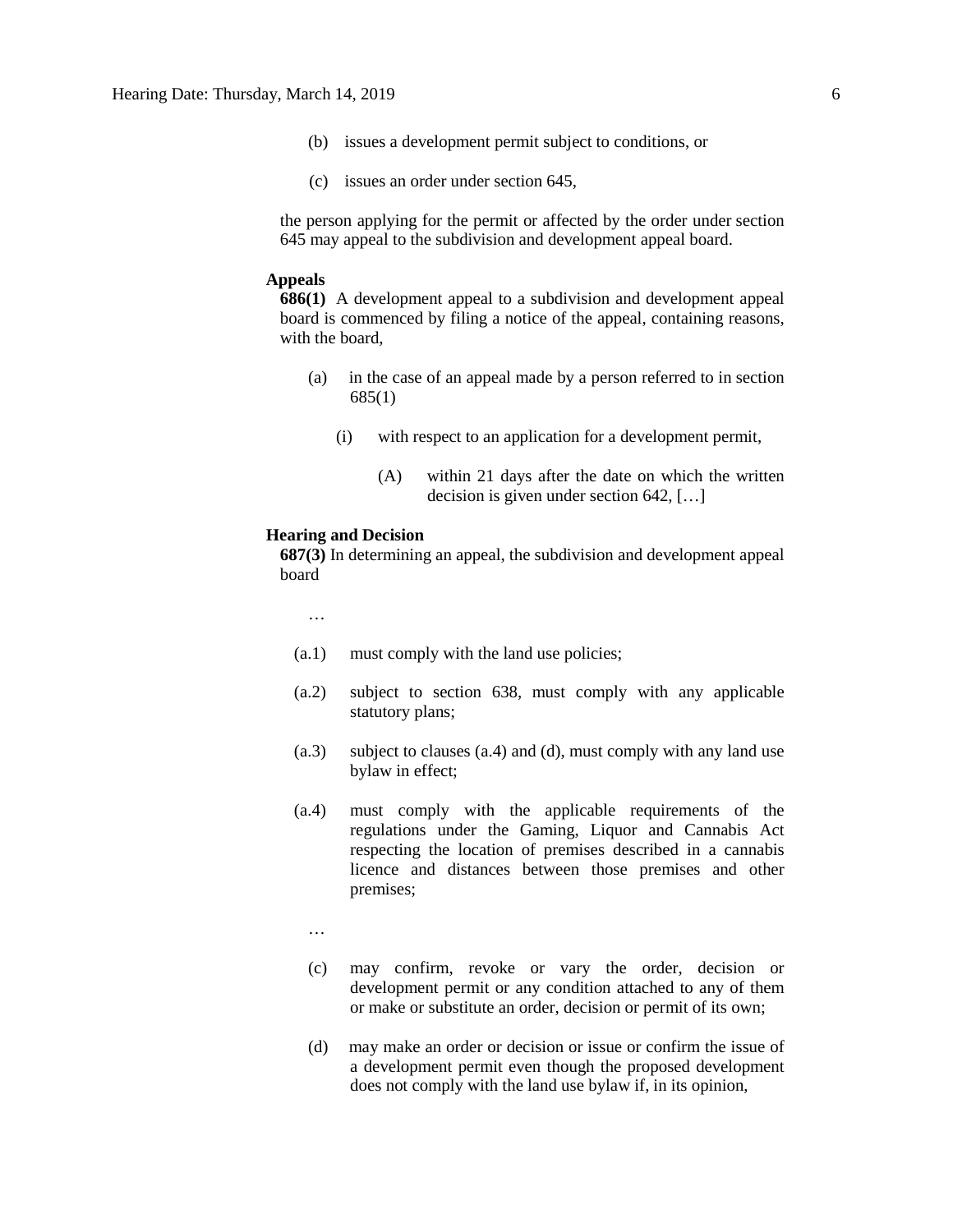- (i) the proposed development would not
	- (A) unduly interfere with the amenities of the neighbourhood, or
	- (B) materially interfere with or affect the use, enjoyment or value of neighbouring parcels of land,
- and
- (ii) the proposed development conforms with the use prescribed for that land or building in the land use bylaw.

#### **General Provisions from the** *Edmonton Zoning Bylaw:*

Under section 110.3(3), **Lodging Houses** is a **Discretionary Use** in the **(RF1) Single Detached Residential Zone**.

Under section 7.3(6), **Lodging Houses** means:

a building or part of building, used for Congregate Living, containing Sleeping Units and four or more persons, and where there is no provision of on-site care, treatment or professional services of a physical or mental health nature. This Use does not include Extended Medical Treatment Services, Detention and Correction Facilities, Fraternity and Sorority Housing, Group Homes, and Limited Group Homes.

#### Under section 6.1, **Congregate Living** means:

four or more individuals occupying Sleeping Units in a building where the occupants share access to facilities such as cooking, dining, laundry, or sanitary facilities. Typical Uses where Congregate Living is found include Fraternity and Sorority Housing, Group Homes, Limited Group Homes, and Lodging Houses.

#### Under section 6.1, **Sleeping Unit** means:

a Habitable Room in a building used for Congregate Living in which the room is occupied by a person under any form of accommodation agreement providing remuneration for the room, and the room:

- a. does not include provision for cooking or food preparation except as provided for in Section 76 and 79 of this Bylaw;
- b. may or may not be equipped with sanitary facilities; and
- c. provides accommodation for a maximum of two persons.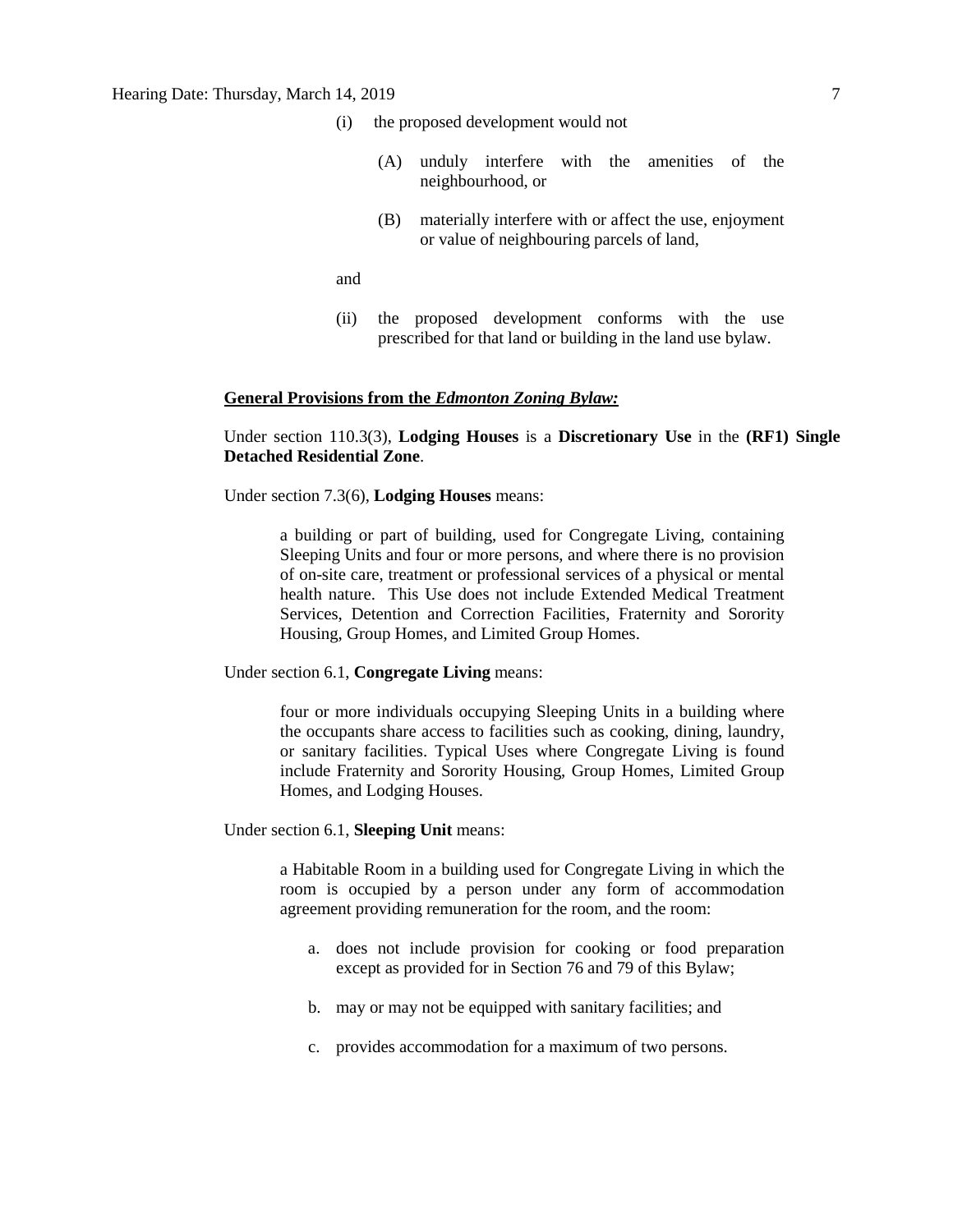Section 110.1 states that the **General Purpose** of the **(RF1) Single Detached Residential Zone** is:

to provide for Single Detached Housing while allowing other forms of small scale housing in the form of Secondary Suites, Garden Suites, Semi-detached Housing and Duplex Housing.

Section 814.1 states that the **General Purpose** of the **Mature Neighbourhood Overlay** is:

to regulate residential development in Edmonton's mature residential neighbourhoods, while responding to the context of surrounding development, maintaining the pedestrian-oriented design of the streetscape, and to provide an opportunity for consultation by gathering input from affected parties on the impact of a proposed variance to the Overlay regulations.

#### *Discretionary Use*

#### **Development Officer's Determination**

**1) Lodging House is a Discretionary Use in the RF1 Zone (Section 110.3.3).** [unedited]

### *Lodging Houses*

Section 76 provides the following with respect to *Lodging Houses*:

In addition to the regulations in [Section 96](https://webdocs.edmonton.ca/InfraPlan/zoningbylaw/ZoningBylaw/Part1/Special_Land/96._Fraternity_and_Sorority_Housing,_Limited_Group_Homes,_Group_Homes,_and_Lodging_Houses_Thresholds.htm) of this Bylaw, Lodging Houses shall comply with the following regulations:

- 1. The maximum occupancy of a **[Lodging House](javascript:void(0);)** in a Zone where Lodging Houses are a Discretionary Use shall be a maximum of 6 residents;
- 2. The maximum occupancy of a Lodging House in a Zone where Lodging Houses are a Permitted Use shall be the greater of 6 residents or 1 resident per [60 m2](javascript:void(0);) of Lot size;
- 3. The Development Officer may restrict the occupancy of a Lodging House to less than the maximum number of residents allowed having regard for the threshold purpose identified in Section 96, the level of traffic generation, parking demand, and frequency of visits by emergency vehicles relative to that which is characteristic of the Zone in which the Lodging House is located;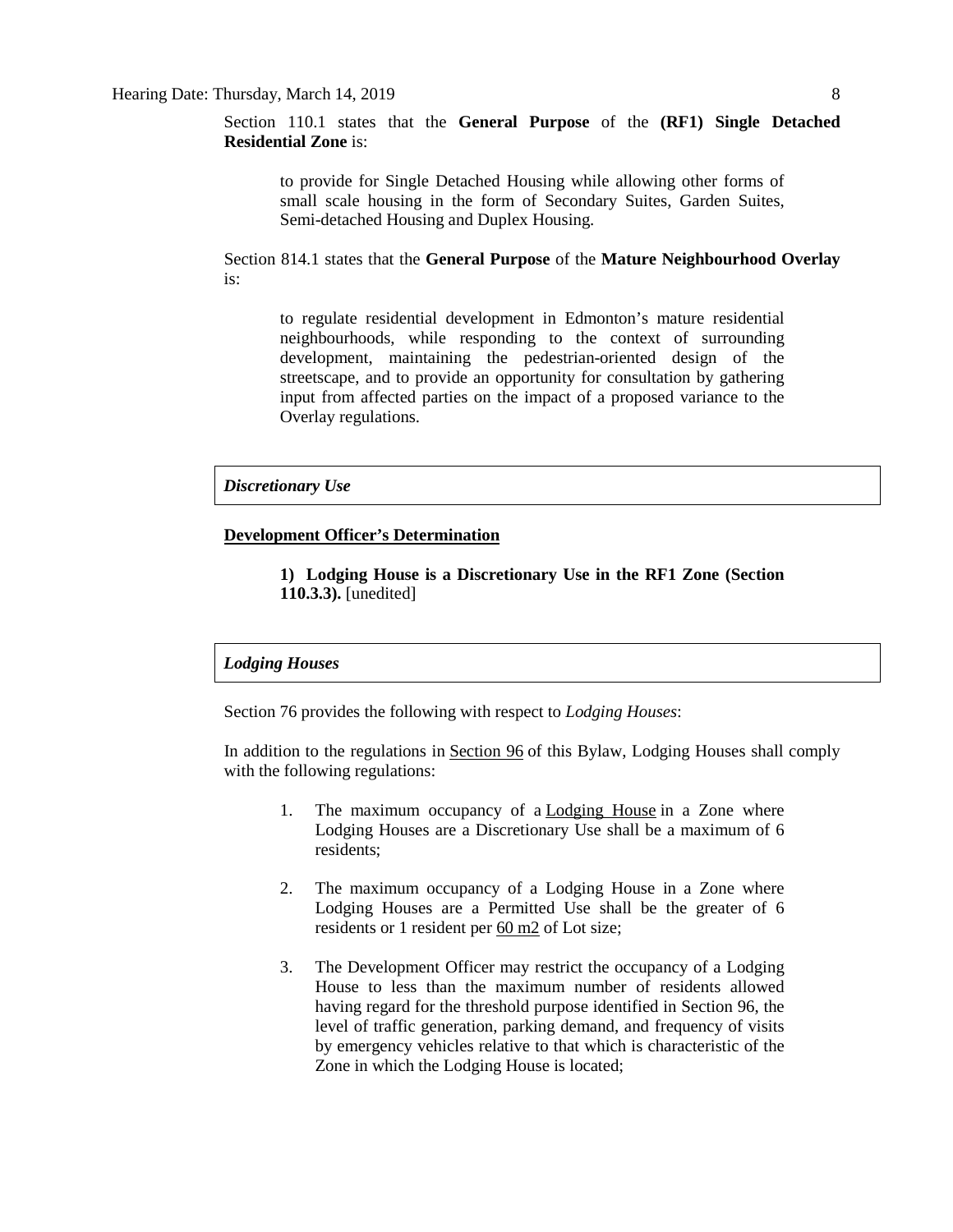- 4. A Lodging House shall be developed as either a purpose-built freestanding structure, or Single Detached Housing converted for the purpose, or part of an [Apartment Housing](javascript:void(0);) development;
- 5. A Lodging House may be located in [Duplex Housing](javascript:void(0);) or [Semi](javascript:void(0);)[detached Housing](javascript:void(0);) converted for the purpose in a Zone where Lodging Houses are a Permitted Use and both units are operated by a single provider;
- 6. In a Zone where Lodging Houses are a Permitted Use and where more than 12 Sleeping Units are allowed in a development, Sleeping Units may include limited food preparation facilities such as bar fridge, mini-sink, and microwave;
- 7. No [Major Home Based Business,](javascript:void(0);) [Secondary Suite,](javascript:void(0);) [Garden Suite](javascript:void(0);) or Garage Suite shall be permitted as part of a Lodging House development or on the Site of such development;
- 8. Where a Lodging House is designed as a freestanding structure it shall be of a size, scale, and outward appearance that is typical of surrounding residential development; and
- **9. Increases in vehicular traffic generation and parking demand must be to the satisfaction of the Development Officer and/or Transportation Services.**

### **Development Officer's Determination**

**2) The increased parking demand and traffic generation from the proposed development is out of the scale with surrounding developments (Section 76.9).** [unedited]

#### *Loading Spaces*

Section 54.4, Schedule 3, states the following:

| <b>Use of Building or Site</b>                 | Total Floor Area of                        | <b>Minimum</b><br><b>Number</b><br>- of |
|------------------------------------------------|--------------------------------------------|-----------------------------------------|
|                                                | <b>Building</b>                            | Loading<br><b>Spaces</b>                |
|                                                |                                            | <b>Required</b>                         |
| Any development<br>1.                          | Less than 465 $m2$                         |                                         |
| within the Commercial                          |                                            |                                         |
| Industrial<br>U <sub>se</sub><br><sub>or</sub> | 465 m <sup>2</sup> to 2 300 m <sup>2</sup> | $\overline{2}$                          |
| excluding<br>Classes.                          |                                            |                                         |
| Professional, Financial                        | Each additional 2 300                      | 1 additional                            |
| Office<br>Support<br>and                       | $m2$ , or fraction thereof                 |                                         |
| <b>Services</b>                                |                                            |                                         |
| Any development<br>2.                          | Up to $2800 \text{ m}^2$                   | 1                                       |
| within the Residential-                        |                                            |                                         |
| <b>Related, Basic Services</b>                 | Each<br>additional                         | 1 additional                            |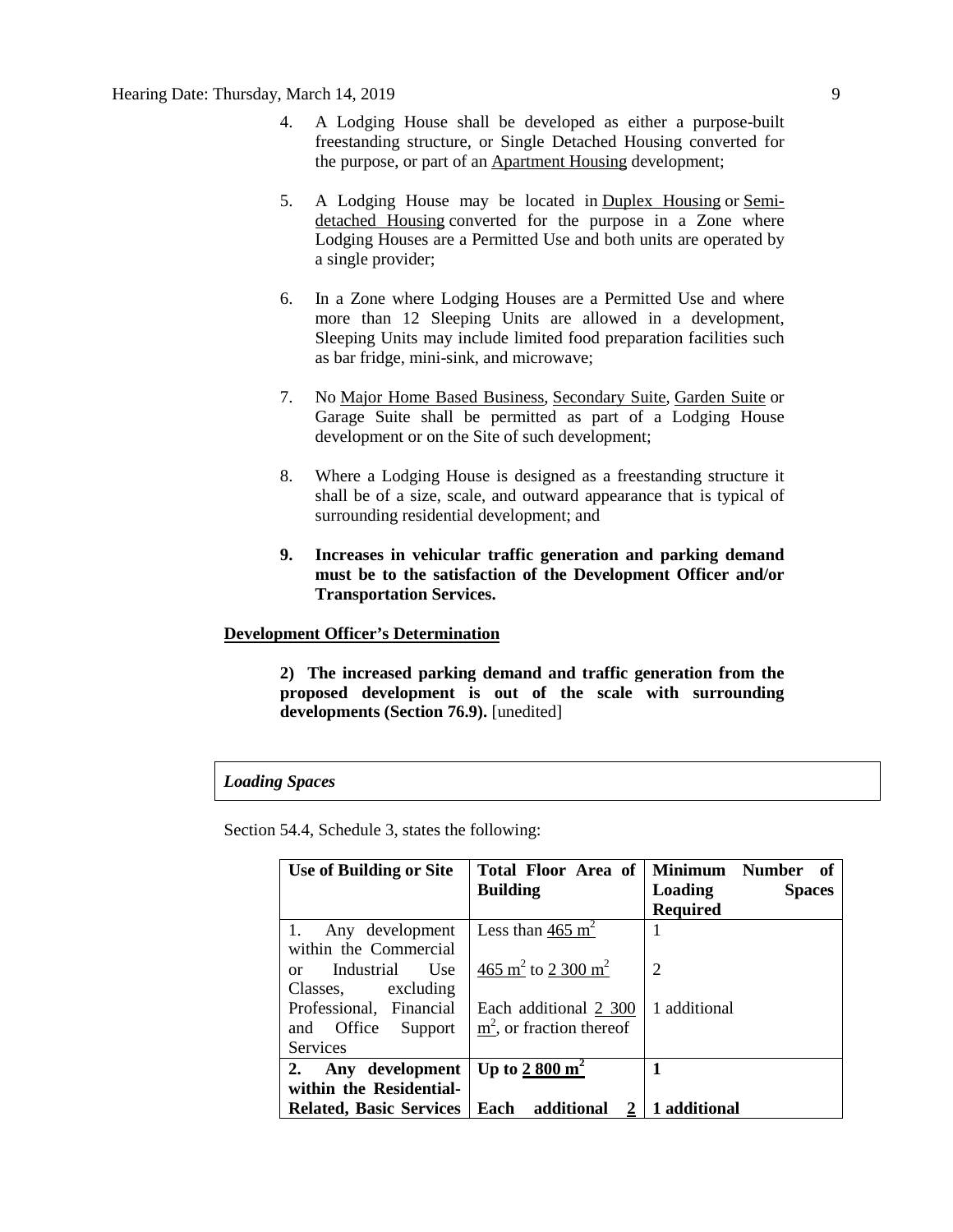| Community, $ 800 \text{ m}^2$ or fraction<br><sub>or</sub> |         |  |
|------------------------------------------------------------|---------|--|
| Educational,                                               | thereof |  |
| <b>Recreational</b><br>and                                 |         |  |
| <b>Cultural Service</b><br>Use                             |         |  |
| <b>Classes</b><br>and                                      |         |  |
| Professional, Financial                                    |         |  |
| and Office<br><b>Support</b>                               |         |  |
| excluding<br>Services,                                     |         |  |
| <b>Limited Group Homes</b>                                 |         |  |

### **Development Officer's Determination**

- **3) The site has 0 loading spaces, instead of 1 (Section 54.4 Schedule**
- **3).** [unedited]

#### *Lodging Houses Thresholds*

Section 96 states the following with respect to *Fraternity and Sorority Housing, Limited Group Homes, Group Homes, and Lodging Houses Thresholds:*

1. Special Residential Facilities

For the purpose of this section, [Fraternity and Sorority](javascript:void(0);)  [Housing,](javascript:void(0);) [Group Homes,](javascript:void(0);) [Limited Group Homes,](javascript:void(0);) and [Lodging](javascript:void(0);)  [Houses](javascript:void(0);) shall be collectively referred to as Special Residential Facilities. Group Homes developed in combination with Apartment Housing either in one building or on one Site, and which meet the criteria of [Section 94,](https://webdocs.edmonton.ca/InfraPlan/zoningbylaw/ZoningBylaw/Part1/Special_Land/94._Supportive_Community_Provision.htm) Supportive Community Provisions, shall be exempt from the requirements of subsection 96(3)(b) and (c) of this Bylaw.

2. Threshold Purpose

The purpose of the Fraternity and Sorority Housing, Limited Group Homes, Group Homes, and Lodging Houses Thresholds is to:

- a. ensure that the capacity of any neighbourhood to accommodate Special Residential Facilities is not exceeded;
- b. ensure that Special Residential Facilities are available in all neighbourhoods; and
- c. protect existing Special Residential Facilities from concentration that could impair their proper functioning.
- 3. General Regulations

Special Residential Facilities shall comply with all thresholds contained in this Section in addition to any other regulations in this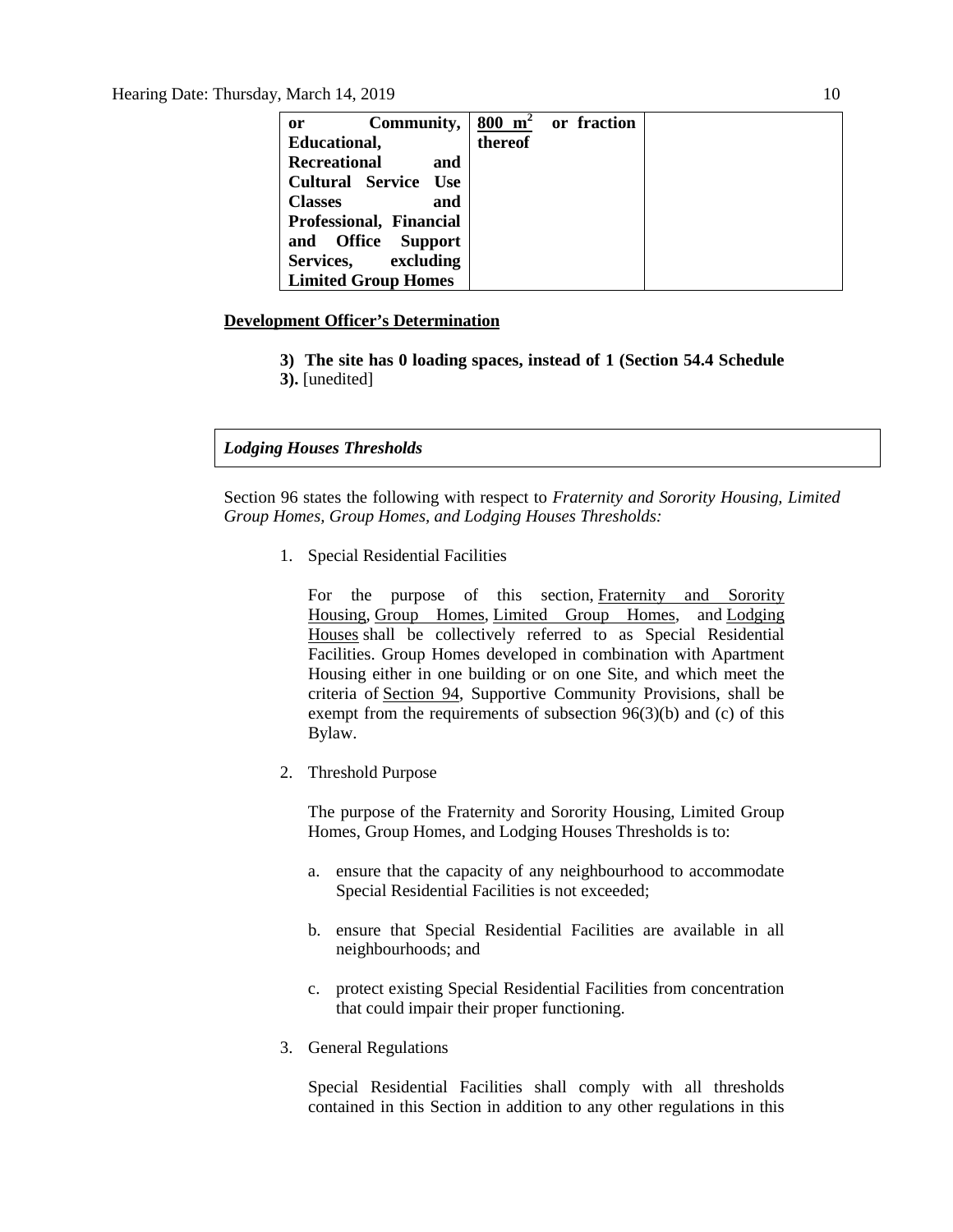Bylaw including any relevant Special Land Use Provisions that apply. In all cases, the most restrictive threshold shall apply.

- a. When determining the threshold for the number of Special Residential Facilities per neighbourhood, a maximum of 3 facilities per 1000 persons shall be allowed in any neighbourhood.
- b. When determining the threshold for the number of Special Residential Facilities by Use per block.
	- i. a maximum of 2 Special Residential Facilities shall be allowed on a single block in a residential Zone;
	- ii. a maximum block length of [150 m](javascript:void(0);) measured from the nearest intersection shall be used to determine this threshold.
- c. When determining the threshold for the number of residents of Special Residential Facilities per opposing block face;
	- i. accommodation for a maximum of 12 residents shall be allowed on an opposing block face in Special Residential Facilities in any residential Zone where either Group Homes or Lodging Houses are a Discretionary Use;
	- ii. accommodation for a maximum of 30 residents shall be allowed on an opposing block face in Special Residential Facilities in any residential Zone where either Group Homes or Lodging Houses are a Permitted Use; and
	- iii. a maximum block face length of [150 m](javascript:void(0);) measured from the nearest intersection shall be used to determine this threshold.
- 4. Density

For the purposes of calculating Density for a Group Home or Lodging House each Sleeping Unit shall be considered a Dwelling when a development contains seven or more Sleeping Units.

5. Register

For the purpose of applying these regulations the Development Officer shall maintain a register of all approved Special Residential Facilities. The register shall include the address of the facility, maximum occupancy of the facility, and any other necessary information.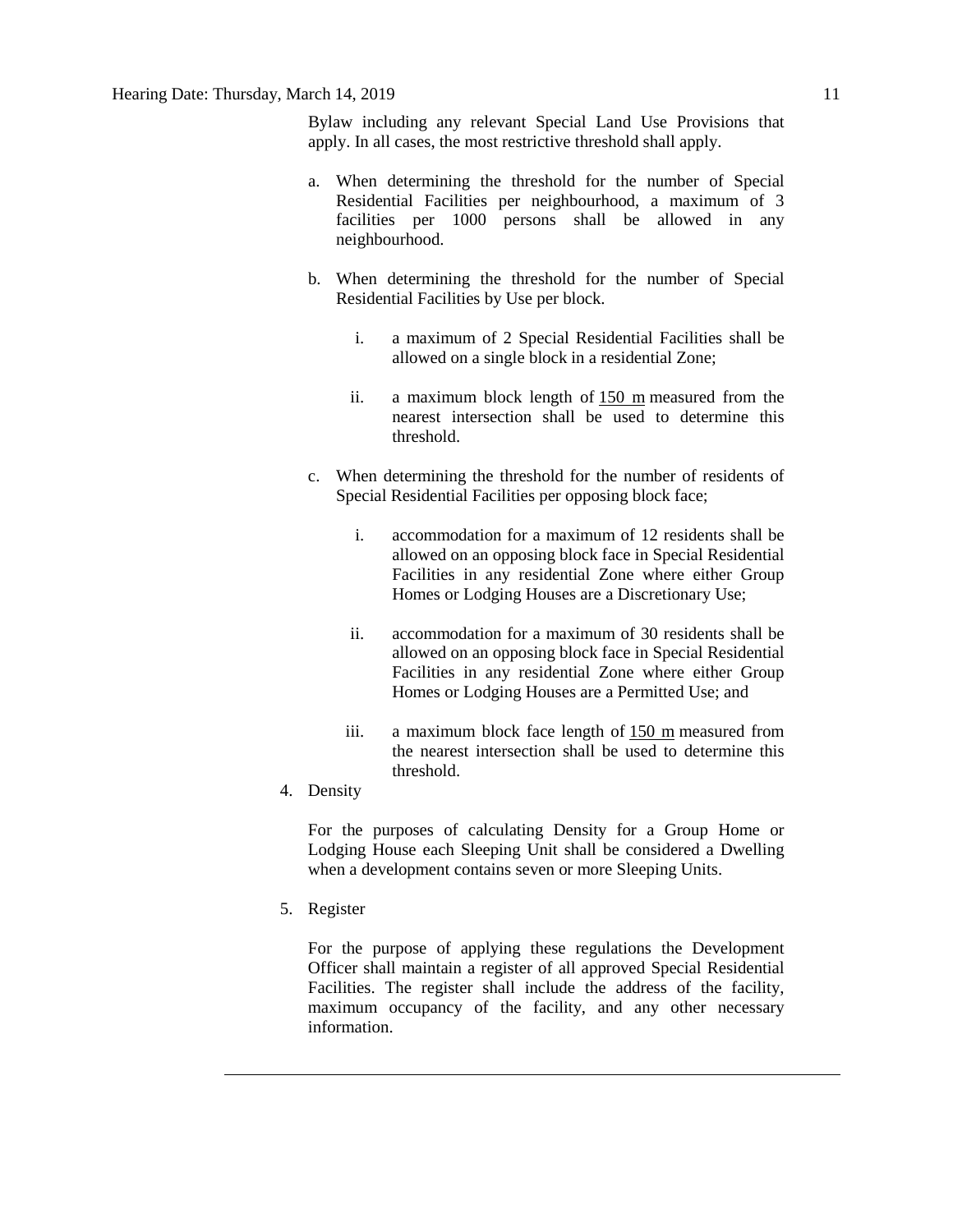## Notice to Applicant/Appellant

Provincial legislation requires that the Subdivision and Development Appeal Board issue its official decision in writing within fifteen days of the conclusion of the hearing.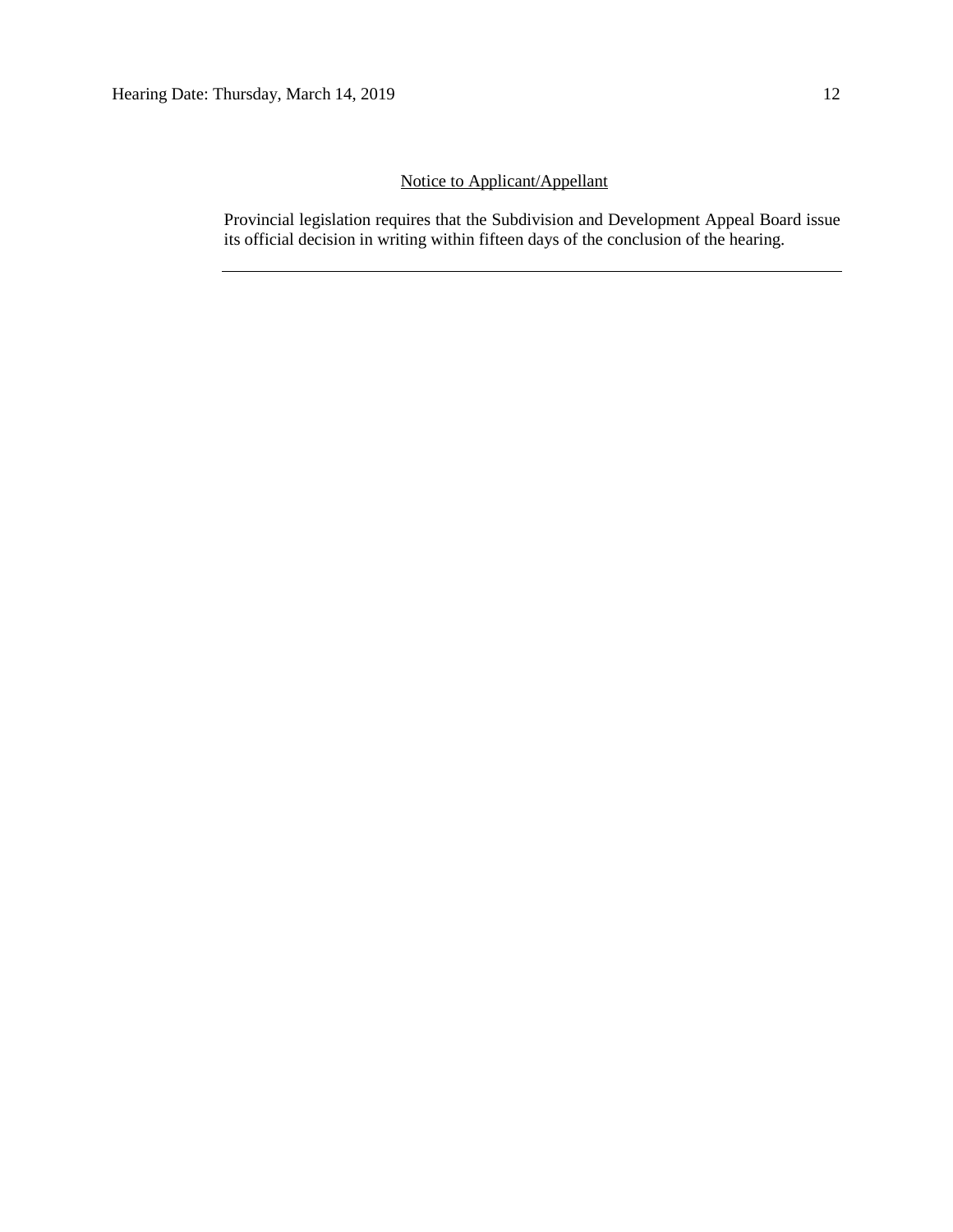|                                                                                                 |                    |                                 |                                                     | Project Number: 292046627-001<br><b>Application Date:</b><br>SEP 07, 2018                                                     |
|-------------------------------------------------------------------------------------------------|--------------------|---------------------------------|-----------------------------------------------------|-------------------------------------------------------------------------------------------------------------------------------|
| <b>MOnton</b>                                                                                   |                    | <b>Application for</b>          |                                                     | Printed:<br>February 5, 2019 at 2:18 PM<br>Page:<br>1 of 1                                                                    |
|                                                                                                 |                    |                                 |                                                     |                                                                                                                               |
|                                                                                                 |                    | <b>Major Development Permit</b> |                                                     |                                                                                                                               |
| This document is a Development Permit Decision for the development application described below. |                    |                                 |                                                     |                                                                                                                               |
| Applicant                                                                                       |                    |                                 |                                                     | Property Address(es) and Legal Description(s)                                                                                 |
|                                                                                                 |                    |                                 | 11520 - 78 AVENUE NW<br>Plan 2831HW Blk 2 Lot 5     |                                                                                                                               |
|                                                                                                 |                    |                                 | <b>Specific Address(es)</b>                         |                                                                                                                               |
|                                                                                                 |                    | Suite:                          | 11520 - 78 AVENUE NW                                |                                                                                                                               |
|                                                                                                 |                    |                                 | Entryway: 11520 - 78 AVENUE NW                      |                                                                                                                               |
|                                                                                                 |                    |                                 | Building: 11520 - 78 AVENUE NW                      |                                                                                                                               |
| <b>Scope of Application</b>                                                                     |                    |                                 |                                                     |                                                                                                                               |
| To change the Use from a Single Detached House to a Lodging House with 6 Sleeping Units         |                    |                                 |                                                     |                                                                                                                               |
| <b>Permit Details</b>                                                                           |                    |                                 |                                                     |                                                                                                                               |
| Class of Permit: Class B                                                                        |                    |                                 | <b>Contact Person:</b>                              |                                                                                                                               |
| Gross Floor Area (sq.m.):                                                                       |                    |                                 | Lot Grading Needed?: N/A                            |                                                                                                                               |
| New Sewer Service Required: N/A                                                                 |                    |                                 | NumberOfMainFloorDwellings:                         |                                                                                                                               |
| Site Area (sq. m.):                                                                             |                    | Overlay                         | Stat. Plan Overlay/Annex Area: Mature Neighbourhood |                                                                                                                               |
| I/We certify that the above noted details are correct.                                          |                    |                                 |                                                     |                                                                                                                               |
| Applicant signature:                                                                            |                    |                                 |                                                     |                                                                                                                               |
| <b>Development Application Decision</b>                                                         |                    |                                 |                                                     |                                                                                                                               |
| Refused                                                                                         |                    |                                 |                                                     |                                                                                                                               |
| Issue Date: Feb 05, 2019 Development Authority: XIE, JASON                                      |                    |                                 |                                                     |                                                                                                                               |
| <b>Reason for Refusal</b>                                                                       |                    |                                 |                                                     |                                                                                                                               |
| 1) Lodging House is a Discretionary Use in the RF1 Zone (Section 110.3.3).                      |                    |                                 |                                                     |                                                                                                                               |
| developments (Section 76.9).                                                                    |                    |                                 |                                                     | 2) The increased parking demand and traffic generation from the proposed development is out of the scale with surrounding     |
| 3) The site has 0 loading spaces, instead of 1 (Section 54.4 Schedule 3).                       |                    |                                 |                                                     |                                                                                                                               |
| <b>Rights of Appeal</b>                                                                         |                    |                                 |                                                     |                                                                                                                               |
| through 689 of the Municipal Government Act.                                                    |                    |                                 |                                                     | The Applicant has the right of appeal within 21 days after the date on which the decision is made, as outlined in Section 683 |
| Fees                                                                                            |                    |                                 |                                                     |                                                                                                                               |
|                                                                                                 | <b>Fee Amount</b>  | <b>Amount Paid</b>              | Receipt #                                           | <b>Date Paid</b>                                                                                                              |
| Major Dev. Application Fee                                                                      | \$510.00           | \$510.00                        | 05324978                                            | Sep 10, 2018                                                                                                                  |
| <b>Total GST Amount:</b><br><b>Totals for Permit:</b>                                           | \$0.00<br>\$510.00 | \$510.00                        |                                                     |                                                                                                                               |
|                                                                                                 |                    |                                 |                                                     |                                                                                                                               |
|                                                                                                 |                    |                                 |                                                     |                                                                                                                               |
|                                                                                                 |                    |                                 |                                                     |                                                                                                                               |
|                                                                                                 |                    |                                 |                                                     |                                                                                                                               |
|                                                                                                 |                    | THIS IS NOT A PERMIT            |                                                     |                                                                                                                               |
|                                                                                                 |                    |                                 |                                                     |                                                                                                                               |